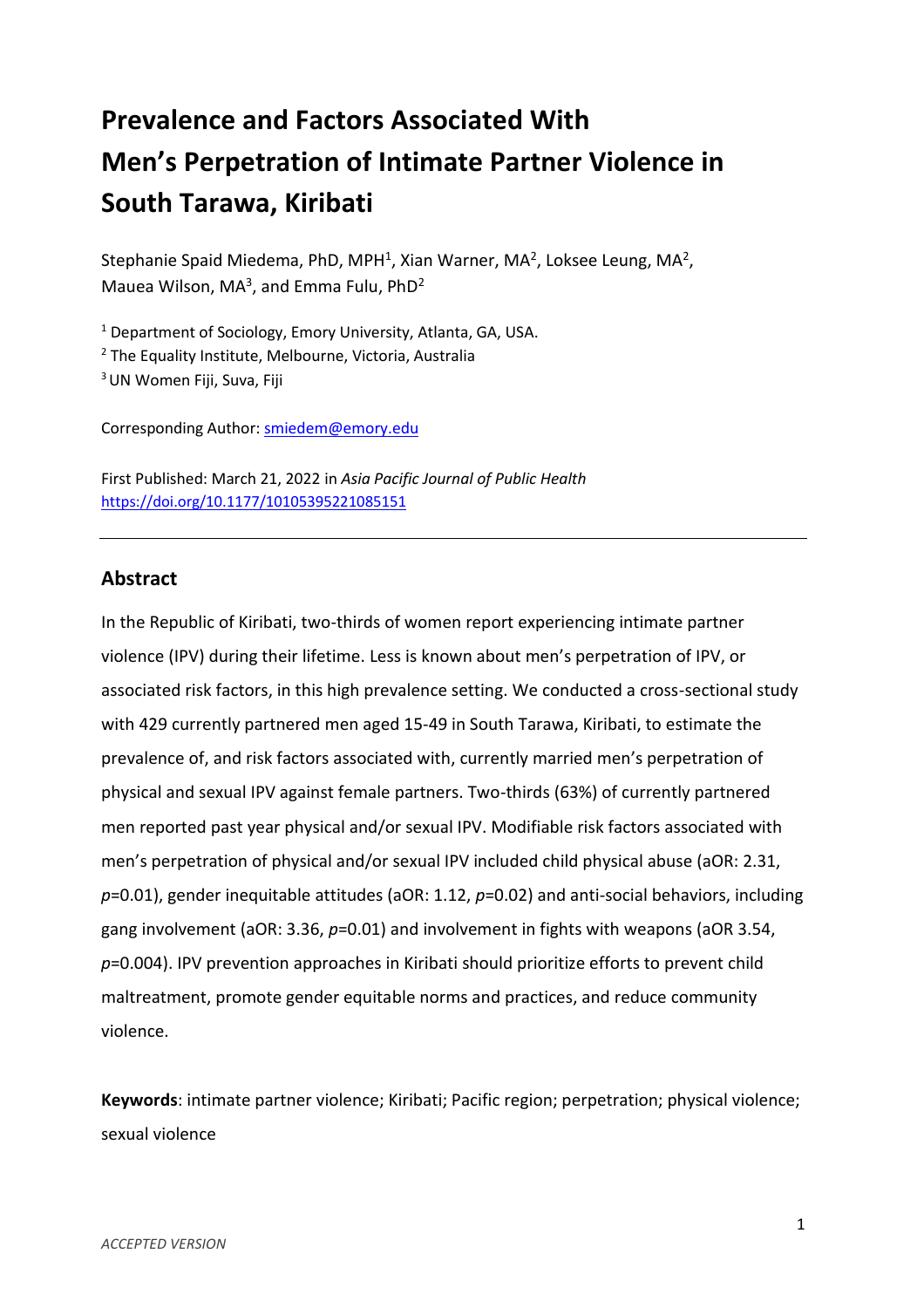## **What We Already Know**

- Prevalence of intimate partner violence (IPV) is high in Kiribati
- National research to-date focuses on women's reported experiences of IPV
- Data on risk factors associated with men's perpetration of IPV is critical to inform evidence-based policies and interventions to prevent IPV

## **What This Article Adds**

- In this first ever study on men's perpetration of IPV in Kiribati, two-thirds of men reported perpetrating physical and/or sexual violence against a female partner in the past 12 months
- Men who experienced physical child abuse, held gender inequitable attitudes, or engaged in anti-social behaviors such as gang involvement or fights with weapons were more likely to report physical and/or sexual IPV perpetration, compared to men who did not experience physical child abuse, held more equitable gender attitudes or did not engage in anti-social behaviors
- Interventions to prevent child maltreatment, promote gender equitable attitudes and relations, and reduce community violence may lead to reductions in IPV prevalence in this high-prevalence setting

# **Introduction**

One in three women experience physical and/or sexual intimate partner violence (IPV) by a male partner worldwide. Intimate partner violence includes physical, emotional or sexual violence by a current or former intimate partner. The Pacific region is home to some of the highest rates of intimate partner violence globally. Up to two-thirds of women living across the region experience violence by an intimate partner.<sup>1,2</sup> In the Republic of Kiribati, an island country in the central Pacific ocean, a 2019 nationally representative sample of women aged 15-49 found that 53% experienced sexual, physical and/or emotional IPV in the past 12 months. <sup>3</sup>Despite increased efforts by government and international actors to respond to violence against women and provide support to survivors, prevalence of IPV has remained stable over the past decade in Kiribati.<sup>2-4</sup>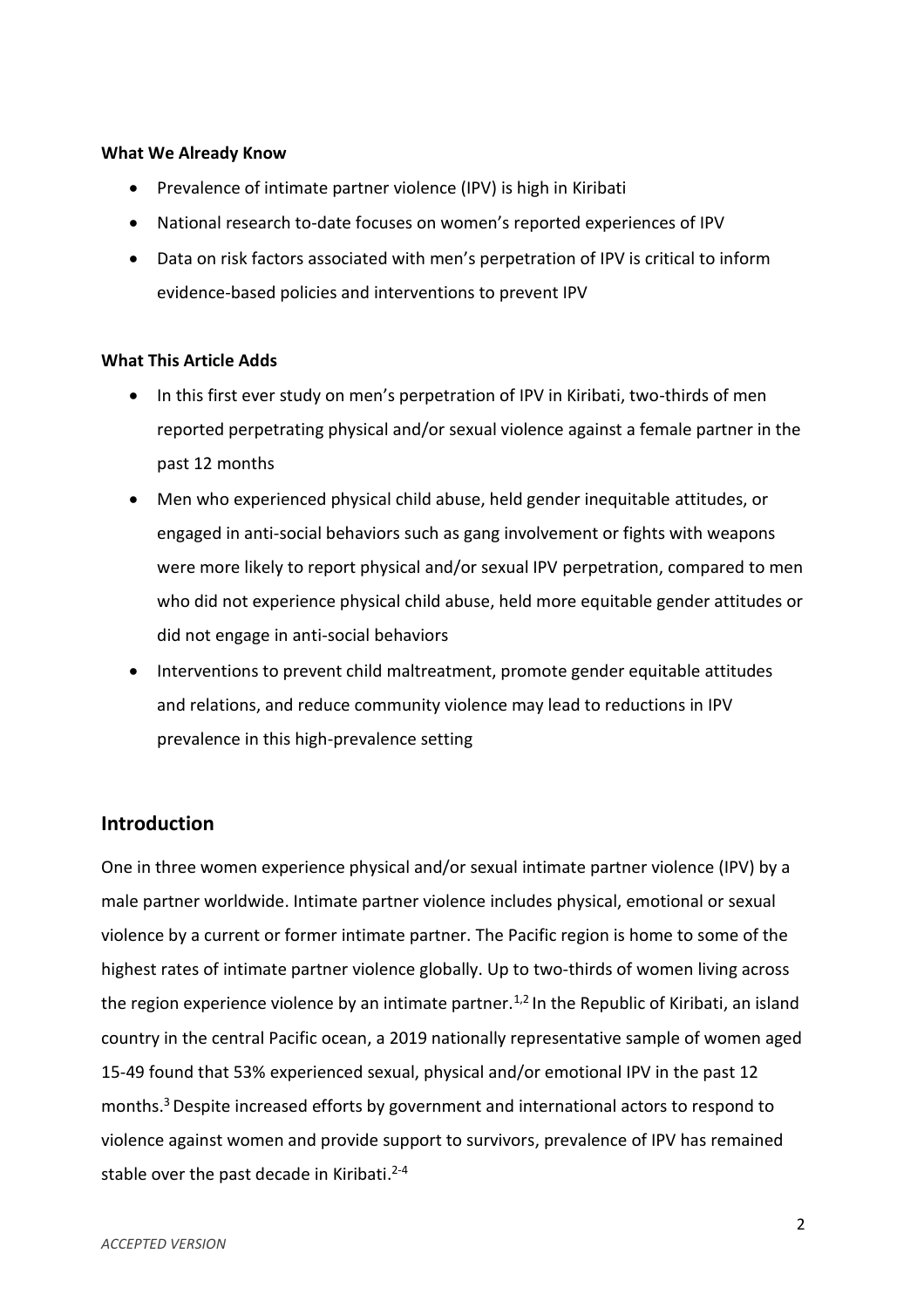Ending violence against women and girls is a global public health and human rights priority. The Government of Kiribati has demonstrated a commitment to reducing violence against women and girls through recent national legislation and policies, and the implementation of national prevention interventions. These policy and program interventions to prevent IPV rely on prevalence studies to identify key risk and protective factors that can be modified to reduce rates of violence in homes and communities.<sup>5</sup> Surveys on IPV in Kiribati collect data from women on their self-reported experiences of abuse. $^{2,3}$ Until 2019, no study had been conducted on prevalence or risk factors associated with men's *self-reported* perpetration of IPV in this high-prevalence setting. While collecting data with women is, and should remain, a public health priority, understanding the prevalence and determinants of men's perpetration is critical to inform coordinated violence prevention interventions to address multiple risk factors at different socio-ecological levels in Kiribati society, and other high-prevalence settings.<sup>6</sup>

As one of the few studies on men's perpetration of violence against women in the Pacific region,<sup>7,8</sup> this article seeks to (1) estimate the prevalence of men's perpetration of physical and sexual IPV against female partners and (2) identify risk factors associated with IPV perpetration, using data from a cross-sectional study with men aged 15-49 in South Tarawa, Kiribati.

# **Methods**

#### *Data source*

The data used in this article derive from the baseline survey of the South Tarawa Healthy Living Study, a four-year mixed-methods impact evaluation of the Strengthening Peaceful Villages (SPV) violence prevention intervention conducted in Teinainano Urban Council (TUC) and Betio Town Council (BTC) (hereafter South Tarawa), Republic of Kiribati. The SPV intervention, adapted from the SASA! model,<sup>9</sup> is an evidence-based, community mobilization initiative to prevent intimate partner violence and promote grassroots gender equitable and non-violent social norm change. The primary aim of the evaluation is to assess change over time in men's perpetration of IPV in areas where the intervention is being implemented. The baseline survey was conducted from March to April 2019. The total population of women and men aged 15-49 in South Tarawa was approximately 28,000.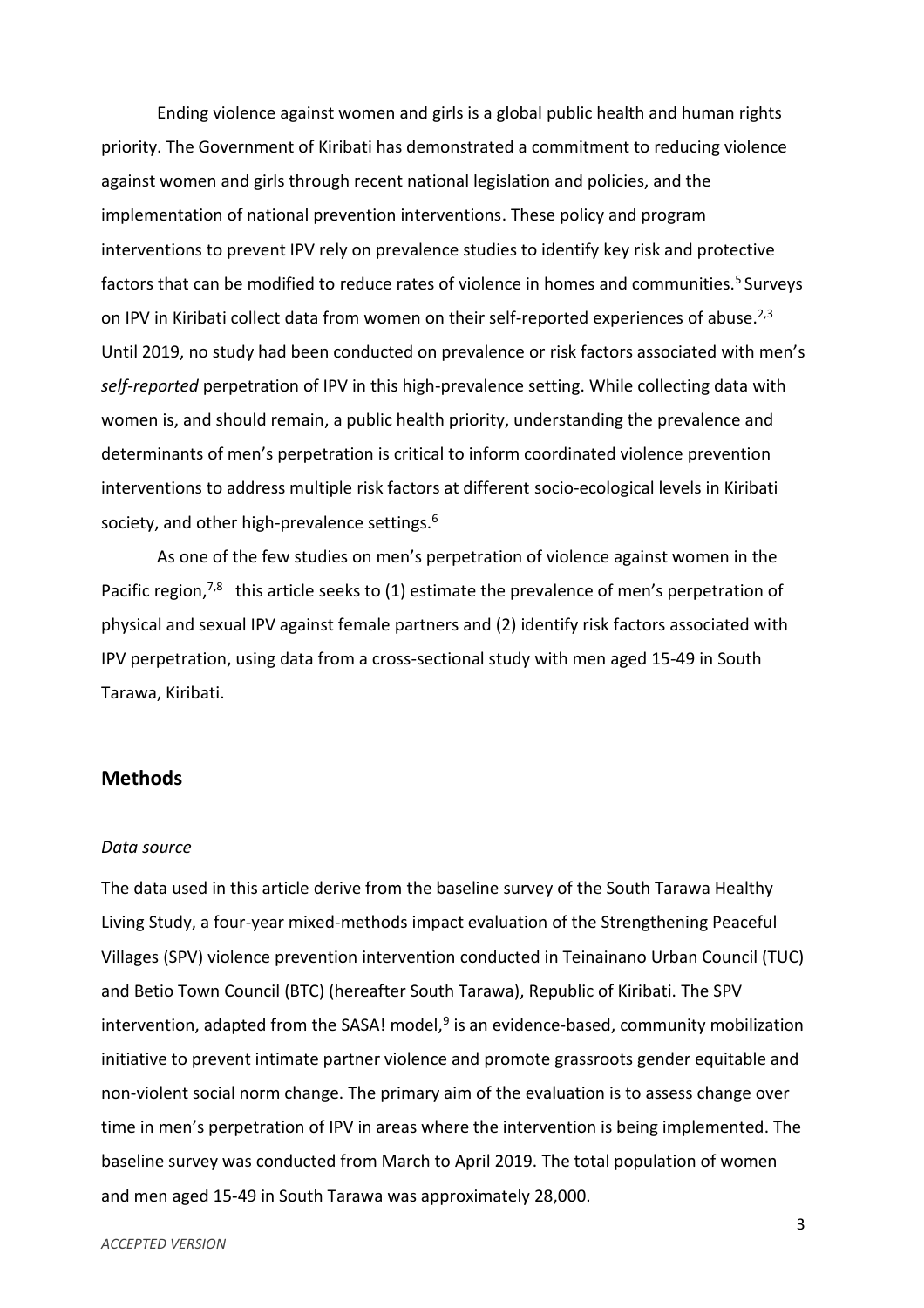The baseline survey used a cross-sectional, stratified multi-stage random sampling framework to sample eligible women and men aged 15-49. Census tracts served as strata and households served as primary sampling units. Households were randomly selected in census tracts. Individuals were randomly sampled within households without replacement. This analysis used only data from the men's survey. The University of the South Pacific Research Office provided ethics approval for the survey.

#### *Study design and participants*

The instrument for the men's survey was adapted from the United Nations Multi-country Study on Men and Violence in Asia-Pacific (UNMCS)<sup>6</sup> and the *SASA!* Community Men's Survey.<sup>9</sup> Questions were translated into the local language, Taetae n Kiribati. Close collaboration with local stakeholders in the back-translation of questionnaires ensured accurate translation of survey items.

Overall, 556 of 596 eligible men were interviewed, with a response rate of 93%. Verbal consent was obtained from all survey participants. Verbal consent – in place of written consent – was used to ensure the safety and confidentiality of participants in this small, close-knit island society. Participants completed an 8-module survey questionnaire that included modules on (1) demographic information; (2) socio-economic indicators; (3) general health; (4) fatherhood; (5) gender attitudes; (6) intimate relationships; (7) knowledge and provision of support to women who experience violence; and (8) sexual practices. The interviews were conducted face-to-face with data recorded into the KoBoCollect app on handheld tablets. Participants self-administered the final module on sexual practices. The self-administered section included a number of questions on sensitive topics, including sexual practices and sexual violence. The section was self-administered to reduce risk of reporting bias and enhance confidentiality of participants. In order to evaluate correlates with past-year IPV perpetration, the present analysis restricted the sample to men who were currently married, partnered or dating a woman at the time of the survey (referred to as currently partnered men). Two participants were missing on all outcome items and were dropped from the sample. The final analytic sample size was 429 men. In our final sample of currently partnered men, the average age of male respondents was 32 years old, and 95% reported ever attending school. Our sample characteristics generally align with nationally representative demographic characteristics of men aged 15-49 years in Kiribati.<sup>3</sup>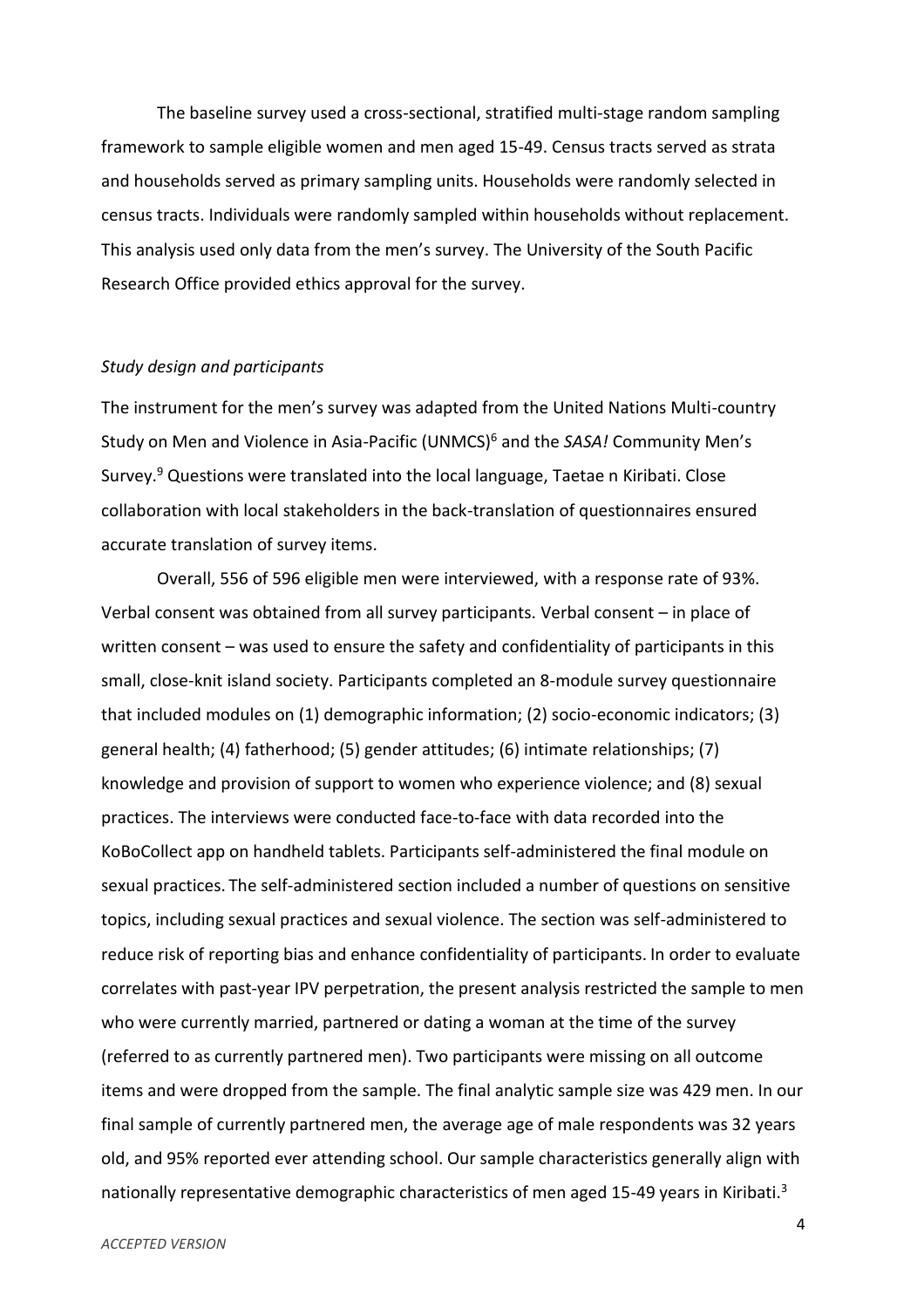#### *Outcome measure*

Physical and/or sexual IPV perpetration was measured using nine behaviourally-focused survey items from the UNMCS on men's violent behaviours in the past year.<sup>6</sup> Items were adapted for the UNMCS from the World Health Organization Multi-country Study on Women's Health and Domestic Violence against Women<sup>10</sup> and the Revised Conflict Tactics Scale.<sup>11</sup> Six items captured physical violence and three items captured sexual violence (see Supplemental Table 1 for operational definitions of outcome variables).We generated a binary variable wherein men who reported at least one physically or sexually violent behaviour were coded as 1, and men who reported no perpetration of any physically or sexually violent behaviour were coded as 0.

#### *Covariates*

We modelled four sets of covariates to estimate the relative and net associations between covariate groups and men's past year perpetration of physical and/or sexual IPV. Covariate groups captured (1) men's exposure to child maltreatment before age 18, (2) men's gender attitudes, (3) characteristics of the current or most recent intimate partnership, and (4) men's anti-social behaviours and men's sexual behaviours outside the intimate partnership. We included age as a control variable to adjust for age-related variation in intimate partnerships. See Supplementary Table 1 for operational definitions of covariates.

#### *Statistical Analysis*

Statistical analyses accounted for multi-stage cluster design, and survey weights were generated to account for differential probability of respondent inclusion in the study. We conducted descriptive analyses to examine sample characteristics and prevalence of outcome variables and covariates. We used multiple imputation to account for missingness on covariates. We performed bivariate analyses to estimate associations between the outcome (perpetration of physical and/or sexual IPV in the past year) and all covariates. We applied Pearson chi-square and adjusted Wald t-tests for categorical and continuous variables, respectively. We then conducted sequential binomial logistic regression models to test the relative and net associations of covariates with the outcome. All analysis was conducted in STATA Version 13.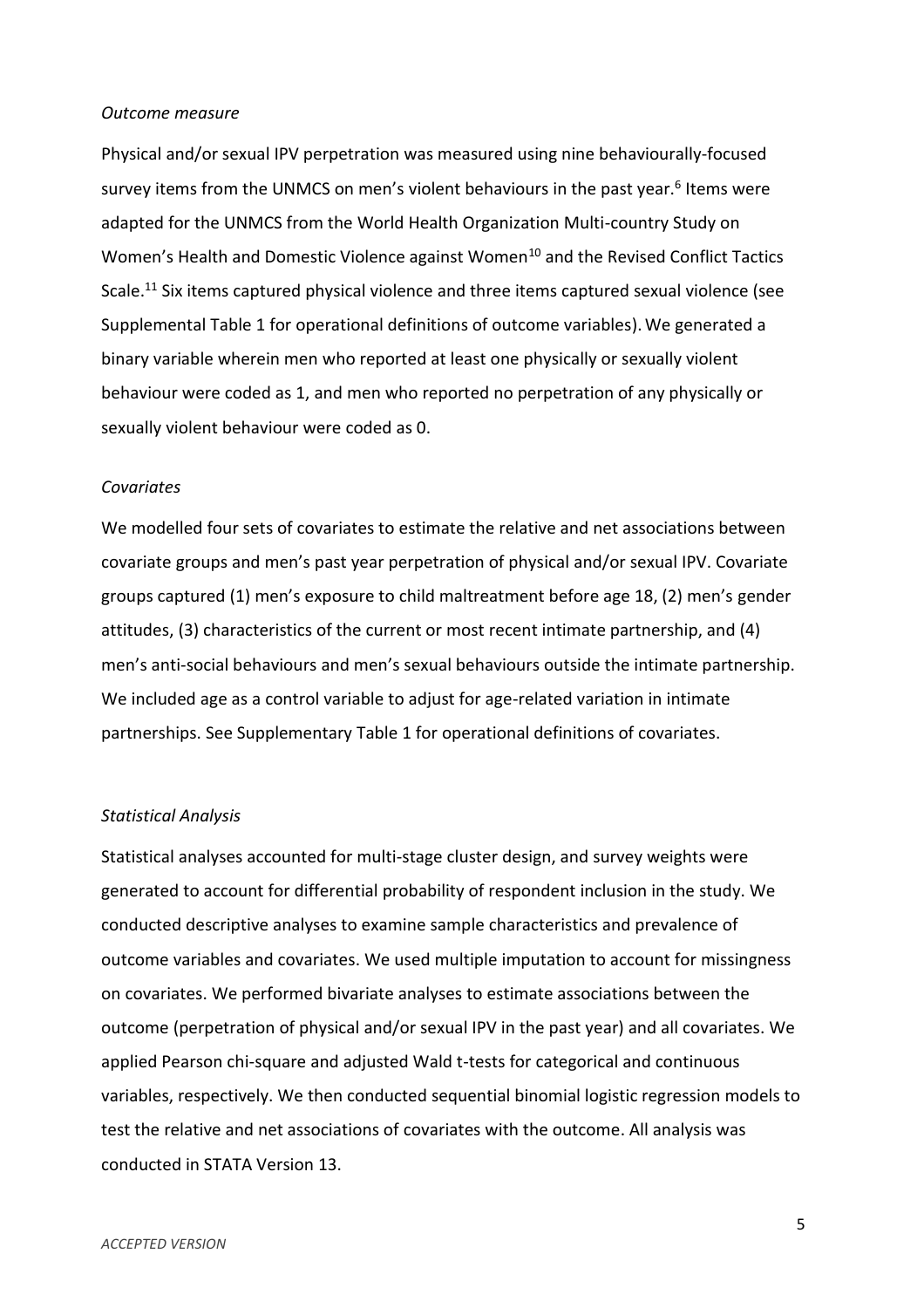# **Results**

#### *Sample description and bivariate associations*

Among currently partnered men, 63% reported perpetration of any past year physical and/or sexual violence against a female partner (Table 1). A total of 45% reported any past year physical violence and 38% reported any past year sexual violence against a female intimate partner.

Men reported high rates of childhood maltreatment overall (Table 2). Over threefourths of all men reported exposure to emotional abuse and neglect when they were children (77%). One in six men experienced childhood sexual abuse (16%) and one-third reported witnessing the abuse of their mother (33%). On average, we found significant bivariate differences in exposure to child maltreatment between men who reported past year physical and/or sexual IPV perpetration compared to men who did not report IPV perpetration.

Gender attitude measures reflected high agreement with gender inequitable norms (Table 2). Among currently partnered men, 73% agreed that men were justified in beating their wives under at least one condition. On average, men who reported IPV perpetration were more likely to justify wife-beating (77%) compared to men who did not report IPV perpetration (66%). Mean gender inequitable attitudes scale scores ranged from 21 to 44, with an adjusted mean score of 31.78 (SE=0.23). Men who reported past-year IPV perpetration had higher mean scores on average (mean score = 32.29) compared to men who did not (mean score = 31.08, *p*=0.013).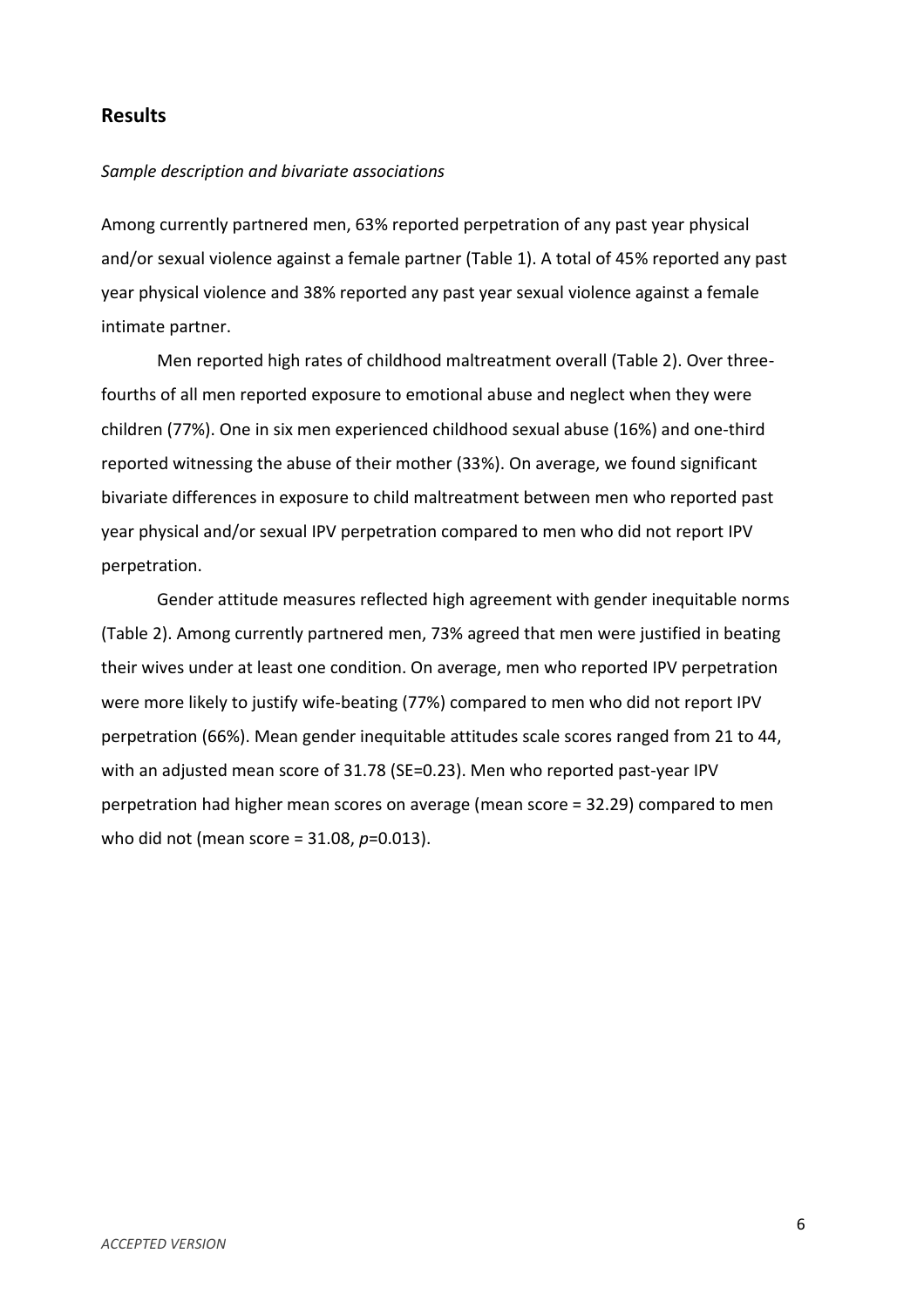| $111$ JOULIT TUTUWA, KITIDULI, 2017 (11-427).                                                                                                   | Yes   |           | Once  |           | <b>Few times</b> |           |      | <b>Many times</b> |
|-------------------------------------------------------------------------------------------------------------------------------------------------|-------|-----------|-------|-----------|------------------|-----------|------|-------------------|
|                                                                                                                                                 | %     | <b>SE</b> | %     | <b>SE</b> | %                | <b>SE</b> | %    | <b>SE</b>         |
| <b>Physical violence</b>                                                                                                                        |       |           |       |           |                  |           |      |                   |
| Slapped/thrown something at her that could hurt her                                                                                             | 26.52 | 2.41      | 8.12  | 1.48      | 18.16            | 2.18      | 0.24 | 0.17              |
| Pushed or shoved a partner or pulled her hair                                                                                                   | 25.67 | 2.40      | 8.86  | 1.60      | 16.46            | 2.08      | 0.36 | 0.26              |
| Hit a partner with a fist or with something else that could hurt her                                                                            | 23.30 | 2.44      | 4.87  | 1.11      | 17.85            | 2.30      | 0.58 | 0.28              |
| Kicked, dragged, beaten a partner                                                                                                               | 12.72 | 1.94      | 3.20  | 0.88      | 9.39             | 1.79      | 0.13 | 0.13              |
| Choked or burned a partner on purpose                                                                                                           | 2.63  | 0.85      | 0.82  | 0.49      | 1.80             | 0.70      | 0.00 | 0.00              |
| Threatened to use or use a knife or other weapon against a<br>partner                                                                           | 5.08  | 1.19      | 3.16  | 1.02      | 1.92             | 0.65      | 0.00 | 0.00              |
| <b>Sexual violence</b>                                                                                                                          |       |           |       |           |                  |           |      |                   |
| Forced your current or previous partner (wife or girlfriend) to have<br>sex with you when she did not want to                                   | 28.07 | 2.65      | 14.31 | 2.14      | 12.05            | 1.82      | 1.71 | 0.66              |
| Forced your current or previous wife or girlfriend to watch<br>pornography when she didn't want to                                              | 13.96 | 2.05      | 6.55  | 1.47      | 5.72             | 1.27      | 1.69 | 0.92              |
| Forced your current or previous wife or girlfriend to do something<br>else sexual, other than sexual intercourse that she did not want to<br>do | 17.39 | 2.11      | 9.51  | 1.69      | 6.12             | 1.24      | 1.76 | 0.74              |
| Any past year physical violence against a female partner                                                                                        | 45.28 | 2.88      |       |           |                  |           |      |                   |
| Any past year sexual violence against a female partner                                                                                          |       | 2.94      |       |           |                  |           |      |                   |
| Any past year physical and/or sexual violence against a female partner                                                                          | 63.09 | 2.83      |       |           |                  |           |      |                   |

**Table 1.** Prevalence and frequency of intimate partner violence perpetration among men currently married, cohabiting or dating a female partner in South Tarawa, Kiribati, 2019 (n=429).

% = percent weighted prevalence.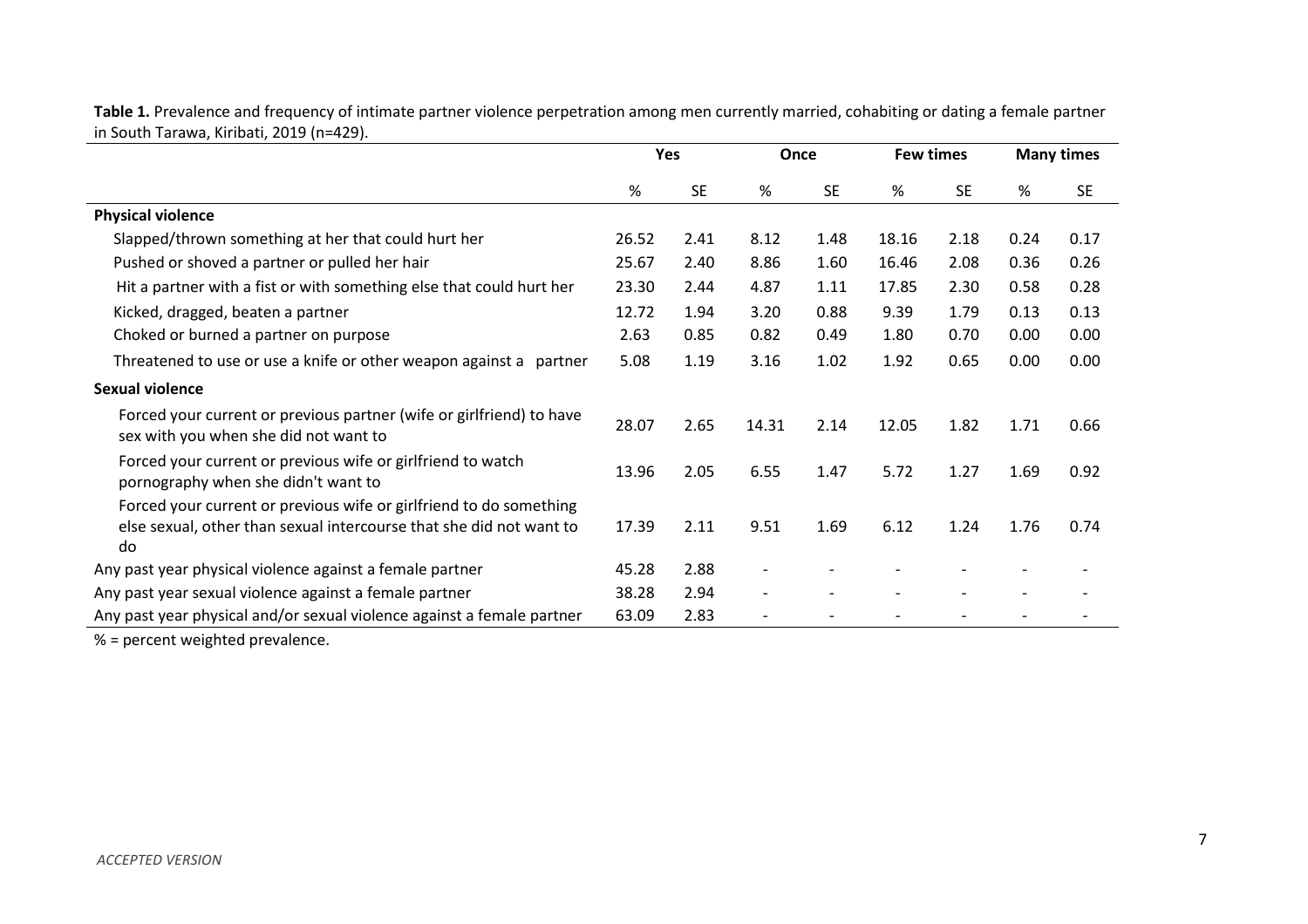**Table 2.** Descriptive characteristics of study sample, men aged 15-49 currently married, cohabiting or dating female partners in South Tarawa, Kiribati, 2019 (n=429).

|                                            | All men (n=429) |           | Perpetrated past-year physical and/or sexual IPV |           |            |           |         |  |  |  |  |
|--------------------------------------------|-----------------|-----------|--------------------------------------------------|-----------|------------|-----------|---------|--|--|--|--|
| <b>Covariates</b>                          |                 |           | Yes (n=254)                                      |           | No (n=175) | р         |         |  |  |  |  |
|                                            | %/Mean          | <b>SE</b> | %/Mean                                           | <b>SE</b> | %/Mean     | <b>SE</b> |         |  |  |  |  |
| Age (range $15 - 49$ )                     | 32.31           | 0.53      | 32.40                                            | 0.64      | 32.19      | 0.92      | 0.86    |  |  |  |  |
| Ever attended school                       | 95.02           | 1.13      | 94.23                                            | 1.57      | 96.11      | 1.69      | 0.45    |  |  |  |  |
| Earns money                                | 58.03           | 2.72      | 60.8                                             | 3.49      | 54.19      | 4.44      | 0.25    |  |  |  |  |
| Childhood trauma                           |                 |           |                                                  |           |            |           |         |  |  |  |  |
| Emotional abuse and neglect                | 76.56           | 2.45      | 79.80                                            | 2.83      | 72.05      | 4.25      | 0.12    |  |  |  |  |
| Physical abuse                             | 70.00           | 2.51      | 77.89                                            | 2.84      | 59.04      | 4.35      | < 0.001 |  |  |  |  |
| Sexual abuse                               | 15.59           | 1.98      | 19.10                                            | 2.81      | 10.72      | 2.63      | 0.04    |  |  |  |  |
| Witness abuse of mother                    | 33.17           | 2.56      | 38.09                                            | 3.47      | 26.40      | 3.86      | 0.03    |  |  |  |  |
| Gender attitudes                           |                 |           |                                                  |           |            |           |         |  |  |  |  |
| Justification of wife-beating              | 72.51           | 2.48      | 76.91                                            | 3.20      | 66.39      | 4.05      | 0.045   |  |  |  |  |
| Gender inequitable attitudes scale (range  | 31.78           | 0.23      | 32.29                                            | 0.30      | 31.08      | 0.36      |         |  |  |  |  |
| 21 - 44, high=more inequitable)            |                 |           |                                                  |           |            |           | 0.013   |  |  |  |  |
| Couple characteristics                     |                 |           |                                                  |           |            |           |         |  |  |  |  |
| Support scale (range $= 0-5$ )             | 4.63            | 0.05      | 4.65                                             | 0.06      | 4.59       | 0.09      | 0.601   |  |  |  |  |
| Communication scale (range = 0 -5)         | 3.90            | 0.08      | 4.02                                             | 0.09      | 3.73       | 0.14      | 0.075   |  |  |  |  |
| Sexual discussion scale (range = $0 - 5$ ) | 1.93            | 0.08      | 2.20                                             | 0.10      | 1.55       | 0.13      | < 0.001 |  |  |  |  |
| Relationship control scale (range = 12-28) | 19.06           | 0.16      | 19.24                                            | 0.20      | 18.81      | 0.25      | 0.189   |  |  |  |  |
| Anti-social behaviors and sexual behaviors |                 |           |                                                  |           |            |           |         |  |  |  |  |
| outside the intimate partnership           |                 |           |                                                  |           |            |           |         |  |  |  |  |
| Extra-marital affair                       | 16.73           | 2.48      | 15.86                                            | 2.93      | 18.16      | 4.37      | 0.658   |  |  |  |  |
| Sex with sex worker                        | 6.92            | 1.43      | 9.92                                             | 2.10      | 2.40       | 1.60      | 0.026   |  |  |  |  |
| Gang involvement                           | 15.50           | 2.22      | 21.33                                            | 3.27      | 6.62       | 2.53      | 0.002   |  |  |  |  |
| AUDIT score (0 - 14)                       | 3.67            | 0.26      | 4.24                                             | 0.35      | 2.87       | 0.41      | 0.014   |  |  |  |  |
| Fight with weapons                         | 13.05           | 1.70      | 18.14                                            | 2.61      | 5.20       | 1.93      | 0.001   |  |  |  |  |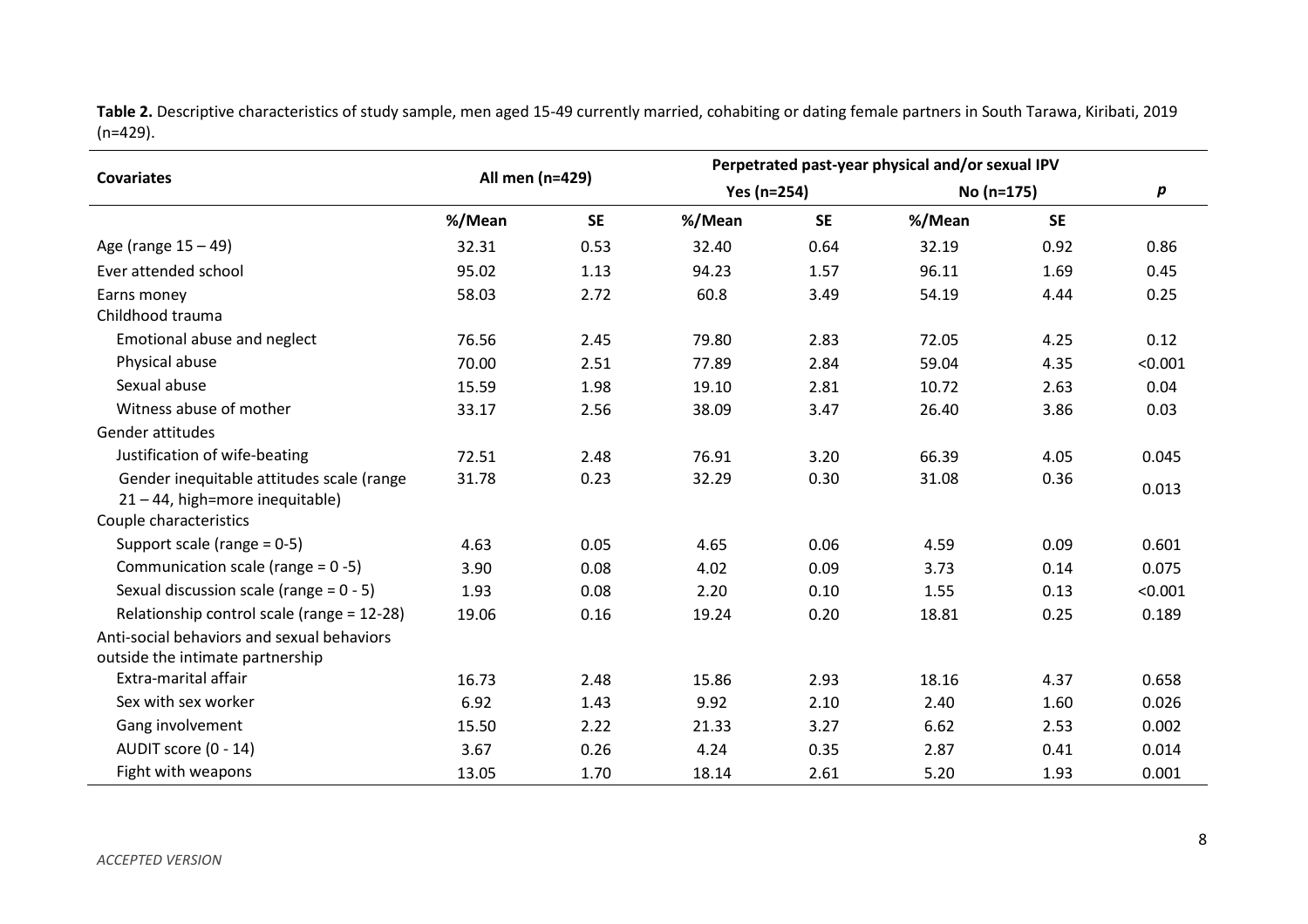On average, men reported a support scale score of 4.63 (SE = 0.05), a communication scale score of 3.90 (SE = 0.08), a sexual discussion scale score of 1.93 (SE = 0.08), and a relationship control scale score of 19.06 (SE=0.16). At the bivariate level, only sexual discussion scale scores varied by men's reported IPV perpetration. Men who reported IPV perpetration had higher scores on the sexual discussion scale (mean score = 2.20), indicating greater discussion with their partner of sex and sexual behaviors, compared to men who did not perpetrate IPV (mean score = 1.55, *p* = <0.001).

Finally, one in six men reported last sex with a partner other than their primary female partner (17%). Among all men, 7% reported engaging in sex with a female, male or transgender sex worker. On average, 13% of all men reported being in a fight with weapons, and 16% reported involvement in gang activity at least once. At the bivariate level, men who reported IPV perpetration reported significantly higher estimates, on average, of all measures of anti-social behaviors and sexual practices outside the intimate partnership, compared to men who did not report IPV.

#### *Multivariable models*

In the sequential multivariable models, at least one factor from each theorized domain of risk was associated with men's perpetration of physical and/or sexual IPV (Table 3). We present here results from the full multivariable model (Table 3, Model 5). Men who reported childhood physical abuse were 2.31 times more likely to report perpetration of physical and/or sexual IPV (*p*=0.01). No other forms of childhood trauma were associated with perpetration of physical and/or sexual IPV, after adjusting for all other covariates. A one-unit increase in the gender inequitable attitudes score was associated with 1.12 times greater likelihood of perpetration of physical and/or sexual IPV (*p*=0.018). Men's anti-social behaviors were most strongly associated with IPV perpetration. Men's involvement in gangs (aOR 3.36, *p*=0.014) and engagement in fights with weapons (aOR 3.54, *p*=0.004) each increased the likelihood of physical and/or sexual IPV perpetration by a factor of three. Unexpectedly, couples' greater discussion about sexual desire and sexual practices was associated with higher risk of physical and/or sexual IPV perpetration (aOR 1.31, *p*=0.019)). No other covariates emerged as significantly associated with physical and/or sexual IPV perpetration among currently partnered men in South Tarawa, Kiribati, once adjusting for all other covariates.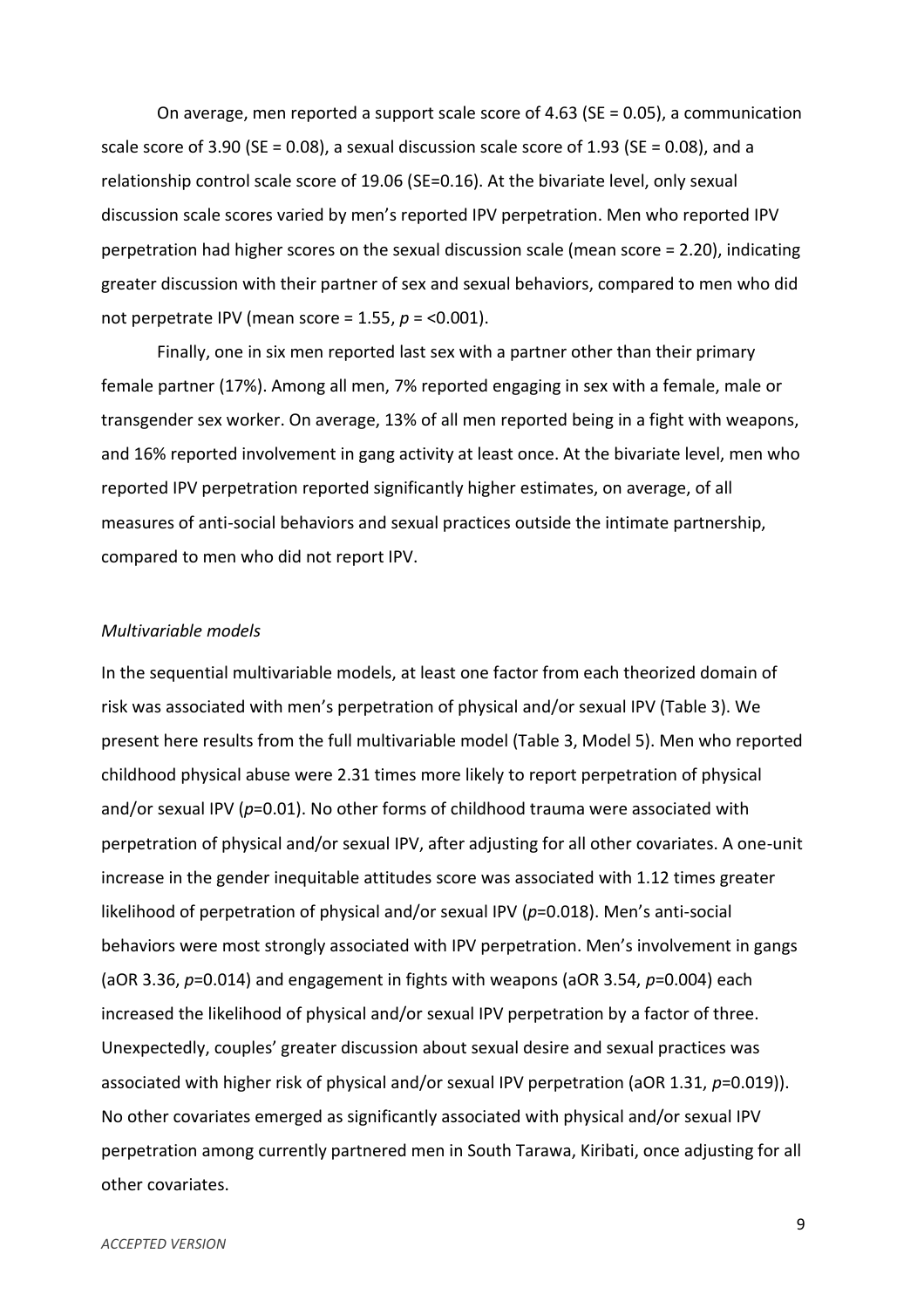| aniong currentiy married, conabiting or dating men aged 15-49 in South Tarawa, Kinbati, 2019 (n–429). |      | M1        |       |      | M <sub>2</sub> |       |      | M <sub>3</sub> |       |      | M <sub>4</sub> |       |      | M <sub>5</sub> |       |
|-------------------------------------------------------------------------------------------------------|------|-----------|-------|------|----------------|-------|------|----------------|-------|------|----------------|-------|------|----------------|-------|
| Covariates                                                                                            | aOR  | <b>SE</b> | р     | aOR  | <b>SE</b>      | р     | aOR  | <b>SE</b>      | p     | aOR  | <b>SE</b>      | p     | aOR  | SE             | р     |
| Childhood trauma                                                                                      |      |           |       |      |                |       |      |                |       |      |                |       |      |                |       |
| Emotional abuse and neglect                                                                           | 1.37 | 0.42      | 0.294 |      |                |       |      |                |       |      |                |       | 1.04 | 0.36           | 0.907 |
| Physical abuse                                                                                        | 2.27 | 0.60      | 0.002 |      |                |       |      |                |       |      |                |       | 2.31 | 0.74           | 0.010 |
| Sexual abuse                                                                                          | 1.54 | 0.54      | 0.220 |      |                |       |      |                |       |      |                |       | 0.98 | 0.42           | 0.957 |
| Witness abuse of mother                                                                               | 1.34 | 0.35      | 0.252 |      |                |       |      |                |       |      |                |       | 1.22 | 0.39           | 0.527 |
| Gender attitudes                                                                                      |      |           |       |      |                |       |      |                |       |      |                |       |      |                |       |
| Justification of wife beating                                                                         |      |           |       | 1.48 | 0.39           | 0.143 |      |                |       |      |                |       | 1.70 | 0.54           | 0.099 |
| Gender relations score                                                                                |      |           |       | 1.08 | 0.04           | 0.026 |      |                |       |      |                |       | 1.12 | 0.05           | 0.018 |
| Couple characteristics                                                                                |      |           |       |      |                |       |      |                |       |      |                |       |      |                |       |
| Support scale                                                                                         |      |           |       |      |                |       | 1.02 | 0.16           | 0.895 |      |                |       | 0.95 | 0.20           | 0.816 |
| Communication scale                                                                                   |      |           |       |      |                |       | 1.05 | 0.11           | 0.651 |      |                |       | 0.99 | 0.12           | 0.957 |
| Sexual discussion scale                                                                               |      |           |       |      |                |       | 1.40 | 0.14           | 0.001 |      |                |       | 1.31 | 0.15           | 0.019 |
| Relationship control scale                                                                            |      |           |       |      |                |       | 1.07 | 0.05           | 0.156 |      |                |       | 1.04 | 0.07           | 0.506 |
| Men's anti-social behaviours and<br>sexual behaviors outside the                                      |      |           |       |      |                |       |      |                |       |      |                |       |      |                |       |
| intimate partnership                                                                                  |      |           |       |      |                |       |      |                |       |      |                |       |      |                |       |
| <b>Extra-marital affairs</b>                                                                          |      |           |       |      |                |       |      |                |       | 0.59 | 0.24           | 0.196 | 0.59 | 0.27           | 0.248 |
| Sex with sex worker                                                                                   |      |           |       |      |                |       |      |                |       | 2.38 | 1.72           | 0.229 | 2.26 | 1.99           | 0.356 |
| Gang involvement                                                                                      |      |           |       |      |                |       |      |                |       | 3.42 | 1.73           | 0.015 | 3.36 | 1.64           | 0.014 |
| <b>AUDIT score</b>                                                                                    |      |           |       |      |                |       |      |                |       | 1.04 | 0.03           | 0.224 | 1.02 | 0.04           | 0.560 |
| Fights with weapons                                                                                   |      |           |       |      |                |       |      |                |       | 3.33 | 1.53           | 0.009 | 3.54 | 1.55           | 0.004 |
| Age                                                                                                   | 1.01 | 0.01      | 0.570 | 1.00 | 0.01           | 0.768 | 1.00 | 0.01           | 0.946 | 1.01 | 0.02           | 0.622 | 1.01 | 0.02           | 0.405 |
| Intercept                                                                                             | 0.41 | 0.24      | 0.128 | 0.07 | 0.09           | 0.028 | 0.15 | 0.18           | 0.122 | 0.84 | 0.46           | 0.746 | 0.00 | 0.01           | 0.007 |

**Table 3.** Sequential binomial logistic regression models of factors associated with men's perpetration of past year physical and/or sexual intimate partner violence, among currently married, cohabiting or dating men aged 15-49 in South Tarawa, Kiribati, 2019 (n=429).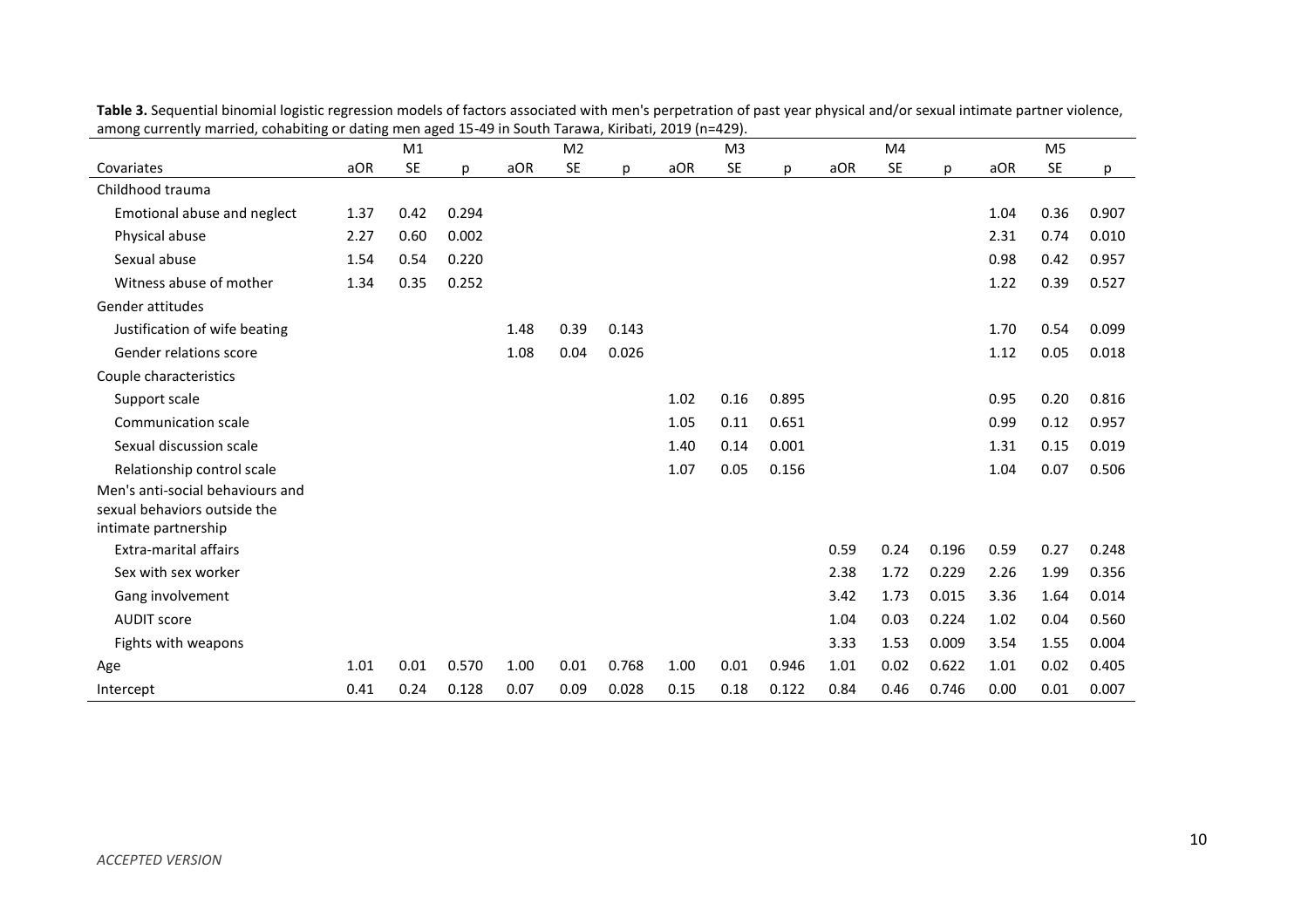## **Discussion**

In our survey, two-thirds of currently partnered men reported perpetration of past-year physical and/or sexual IPV against a female partner. The high levels of men's reported perpetration are consistent with extant literature and underscore that IPV is pervasive in intimate relationships in South Tarawa, Kiribati. Notably, men's rates of physical and/or sexual IPV in our study are almost double that of women's reports in previous studies in Kiribati.<sup>2,3</sup> Although partially accounted for by variation in geographic scope and calculation of prevalence between surveys, men's higher reports compared to women is consistent with other surveys from the region wherein men report higher levels of IPV perpetration than women report IPV victimization.<sup>6,8,12</sup> There are a number of potential explanations. Men may be less likely than women to fear recrimination or retaliation for reporting violence in the household to survey enumerators, particularly in societies where men's violence is normalized, and men's power over women is sanctioned by norms and legislation. Women may underreport exposure to violence for similar reasons.<sup>13</sup> Stigma around sexual violence and norms around male sexual entitlement may inhibit women's disclosure and, in turn, lead to underestimation sexual violence prevalence.<sup>2,13,14</sup> Men's open acknowledgement of their use of violence may also be linked to fulfilling social expectations of men's demonstrated control over women. In qualitative data from South Tarawa, men espoused hegemonic ideals of masculinity that included the exercise of dominance over household members, by force if necessary.<sup>4</sup>

In South Tarawa, high rates of IPV may also reflect underlying and systemic challenges driven by macro-level stressors such as a highly extractive colonialist past, economic insecurity, and climate change.<sup>15-17</sup> Although beyond the scope of the present study, these historical and contemporary stressors may contribute to lower social cohesion and stressors at the individual, family, and community levels, which may in turn increase prevalence of violence.<sup>16</sup> More recently, the COVID-19 epidemic has proven a considerable stressor for individuals, families and communities, and would be an important consideration for future research on IPV in this setting.

Understanding what factors increase men's risk of IPV perpetration is important to identify opportunities for violence prevention interventions.<sup>6,18</sup> In this study, factors related to child maltreatment, gender inequitable attitudes and anti-social behaviors were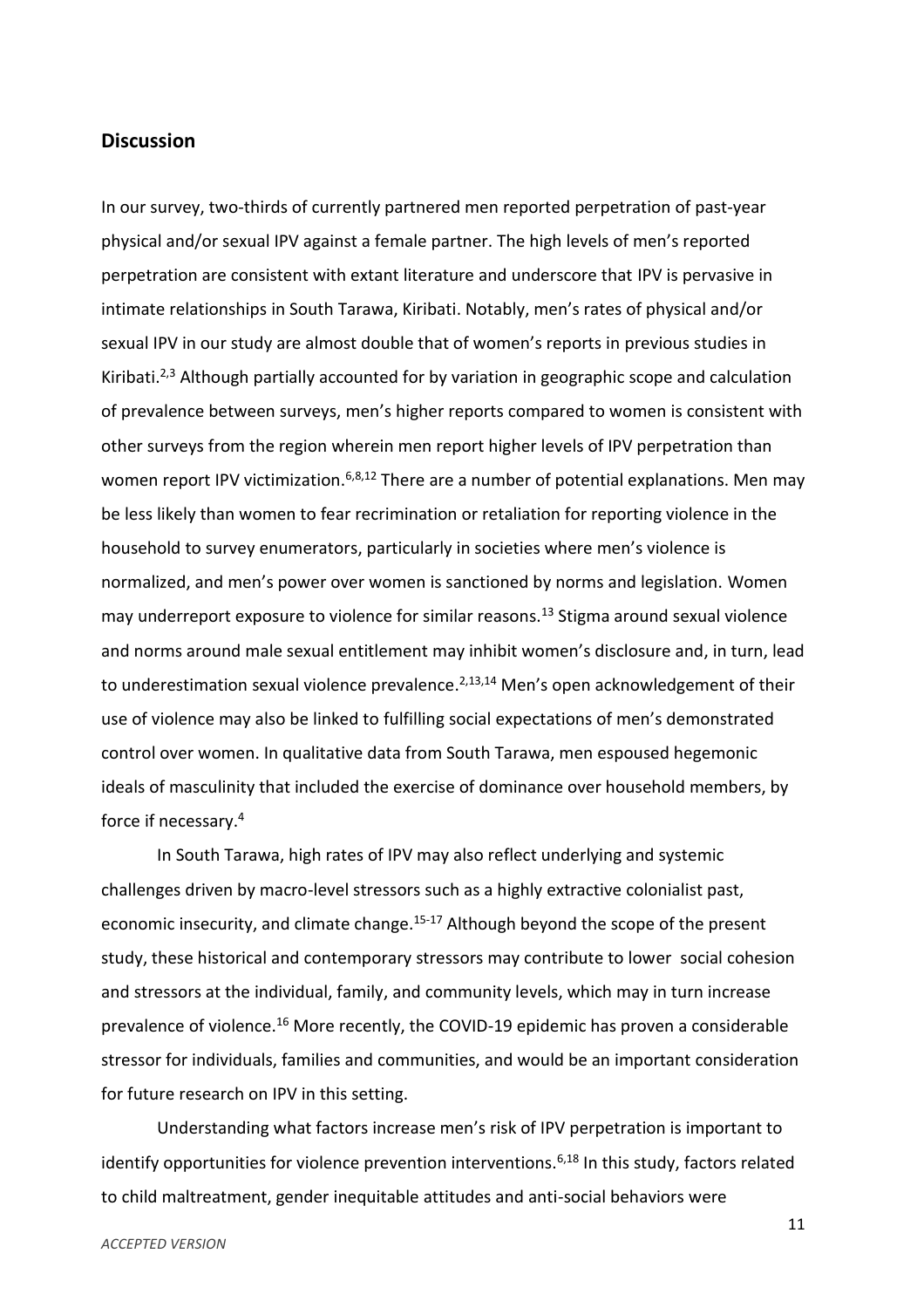associated with men's perpetration of past-year physical and/or sexual IPV. We interpret these results as indication of how inequitable family and community structures create conditions conducive to violence in intimate relationships. For example, the connection between exposure to childhood physical abuse and adult IPV perpetration may be a result of patriarchal family structure in Kiribati society. Patriarchal notions of men's dominance in the family is an underlying driver of both violence against children and violence against women.<sup>19</sup> In South Tarawa, men who experience physical discipline and punishment as children may adopt these behaviors to intimate partner relations, given prevalent norms around men's authority to discipline both children and women.<sup>4</sup> Second, consistent with regional literature, we found that more gender inequitable attitudes were associated with men's perpetration of past year physical and/or sexual IPV, demonstrating the convergence of inequitable attitudes and behaviors in this setting.<sup>6</sup> Finally, we found that men's antisocial behaviors outside the home – notably gang involvement and community violence – were associated with their use of aggression against a partner. In societies where social constructions of masculinity endorse violence and aggression, men may exert violence against women and other men as a way to demonstrate masculinity.<sup>20</sup> As a result, men's violence against other men and men's abuse of intimate partners share a common driver.<sup>21</sup> In South Tarawa, perceived high levels of community violence, $4$  alongside normalization of men's abuse of and control over female partners,<sup>2-4</sup> indicate that prevailing norms of masculinity may drive men's use of violence inside and outside of the home.

Unexpectedly, while indicators of positive support, assistance and general conversation between partners were not associated with men's perpetration, men who reported more discussion on sexual activities were more likely to perpetrate past-year physical and/or sexual IPV. The significance and direction of the association between the sexual discussion scale and IPV perpetration may suggest that violence is used to police transgressions of norms around sexual access and establish ownership over women's bodies. That is, open discussion of sexual practices, preferences and contraception use within the couple may signal women's greater sexual autonomy, in turn, putting her at greater risk of IPV. In one study, women's sexual autonomy was perceived as a violation of expectations around modest female sexuality in Kiribati.<sup>2</sup> Alternatively, survey items may capture conversations around sex within couple conflict. For example, in qualitative research, i-Kiribati women and men cite extra-marital affairs and sexual jealousy as triggers for couple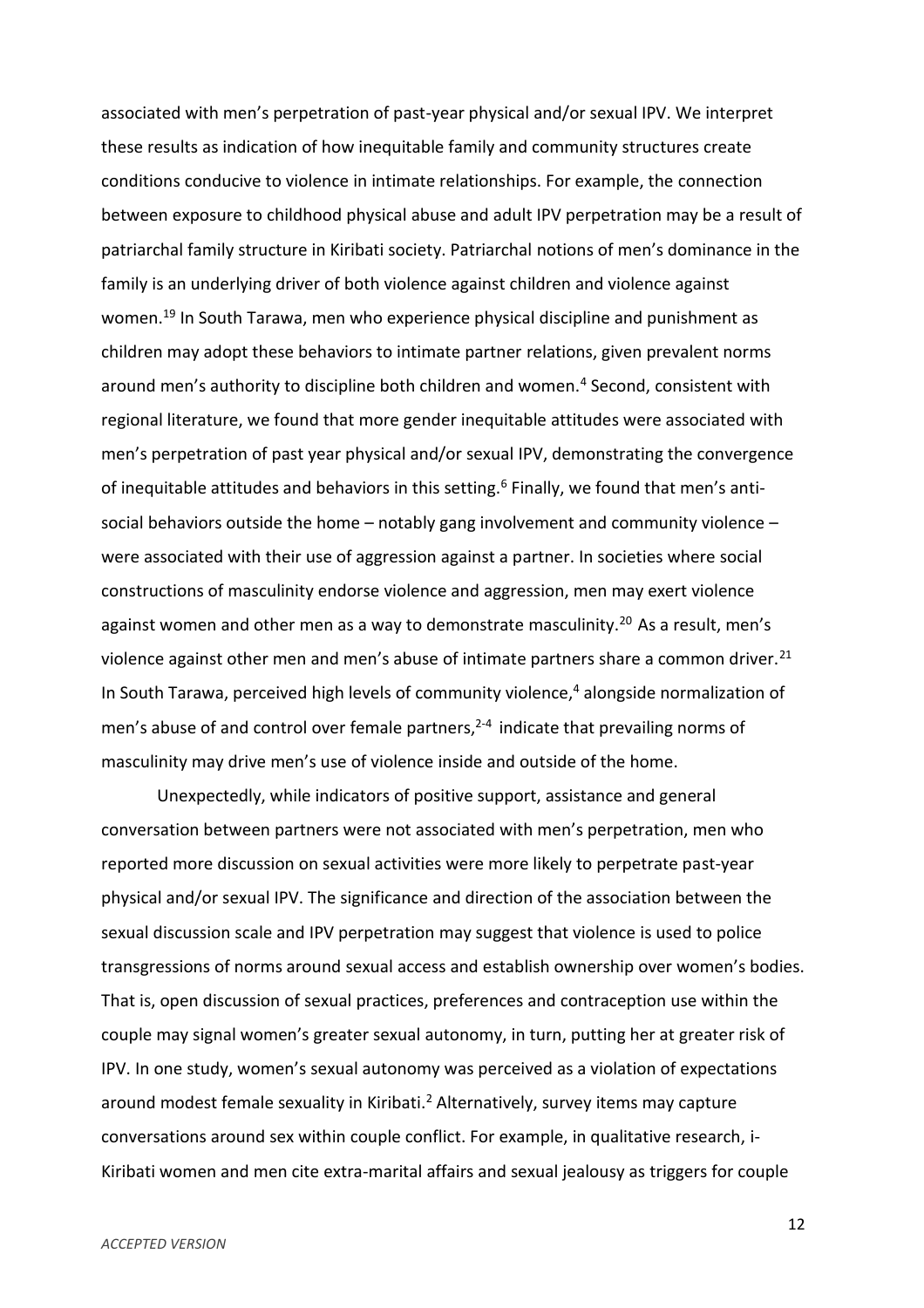conflict and violence in South Tarawa.<sup>4</sup> Thus, discussion of sexual issues may take place under adversarial conditions, in turn elevating the risk of IPV.

#### *Intervention priorities*

Results of this study have practical implications for violence prevention priorities in Kiribati, and the Pacific region more broadly. Key areas for program intervention include child protection, community violence reduction and social norm change efforts to promote equality between women and men. The past decade saw substantial improvement in child protection policies and interventions in Kiribati. Yet, as elsewhere, violence against children and violence against women tend to be addressed through siloed development initiatives, despite evidence of intergenerational cycles of abuse.<sup>22</sup> Integration of child protection and violence prevention programming is key to concurrently address these interlinked social problems.<sup>23</sup> Community violence reduction programs can raise awareness of the interlinkages between aggressive behaviours within and outside the home. In particular, making the link between IPV and community violence can minimize perceptions that IPV affects only some people, and instead promote IPV prevention strategies as a way to enhance community wellbeing. Finally, social norm change interventions can begin to shift prevailing norms around masculinity, violence and women's agency and autonomy.<sup>18,24</sup> Intervention programs should work with heterogenous groups of women and men to examine, deconstruct and challenge harmful gender norms at multiple levels of society, in order to transform systematic inequalities.<sup>18</sup>

#### *Limitations*

This study has a number of limitations. Firstly, the survey is cross-sectional and, as such, we are unable to extrapolate the temporal ordering of adult covariates (e.g. gender attitudes, couple characteristics, and anti-social behaviors) with perpetration of physical and/or sexual IPV. Secondly, while the survey is representative of the population on South Tawara, where over half of the Kiribati's population resides, the survey is not nationally representative of all partnered men in Kiribati. Future nationally representative studies on men's perpetration of IPV in this setting are needed. Finally, due to survey item wording for men's involvement in extra-marital affairs, this item may underestimate the prevalence of men's engagement in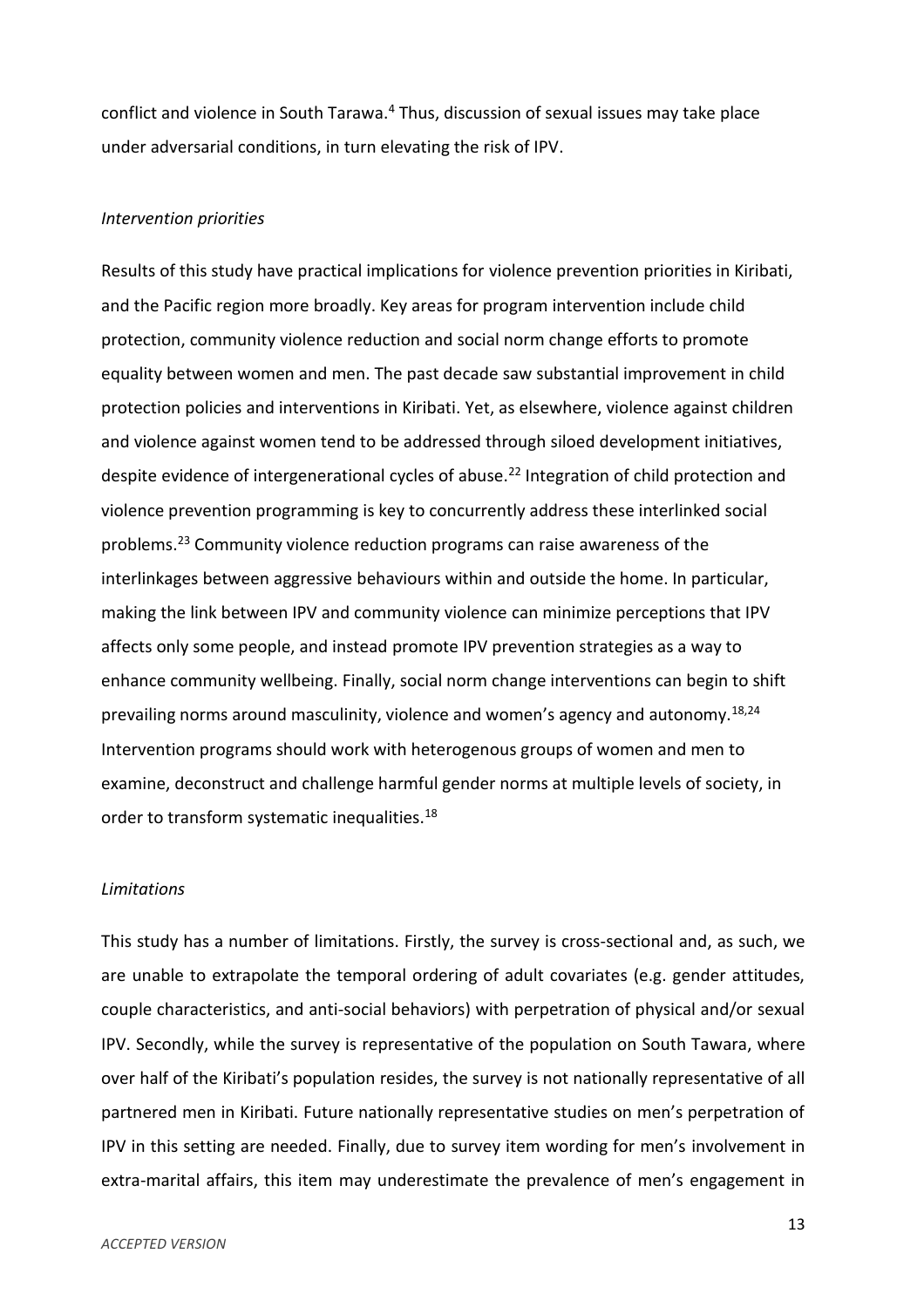these behaviors, thereby biasing estimates of association between behaviors and men's perpetration of IPV.

# **Conclusion**

Men's reported perpetration of physical and/or sexual IPV against a female partner in South Tarawa, Kiribati is high and underscores the normalization of violence within intimate partnerships in this setting. Child maltreatment, gender attitudes, couple characteristics, and community violence are associated with men's perpetration of IPV in this sample. Future mixed method research on men's perpetration of IPV is needed to evaluate achievement of global development goals and reduce rates of violence in this high-prevalence setting.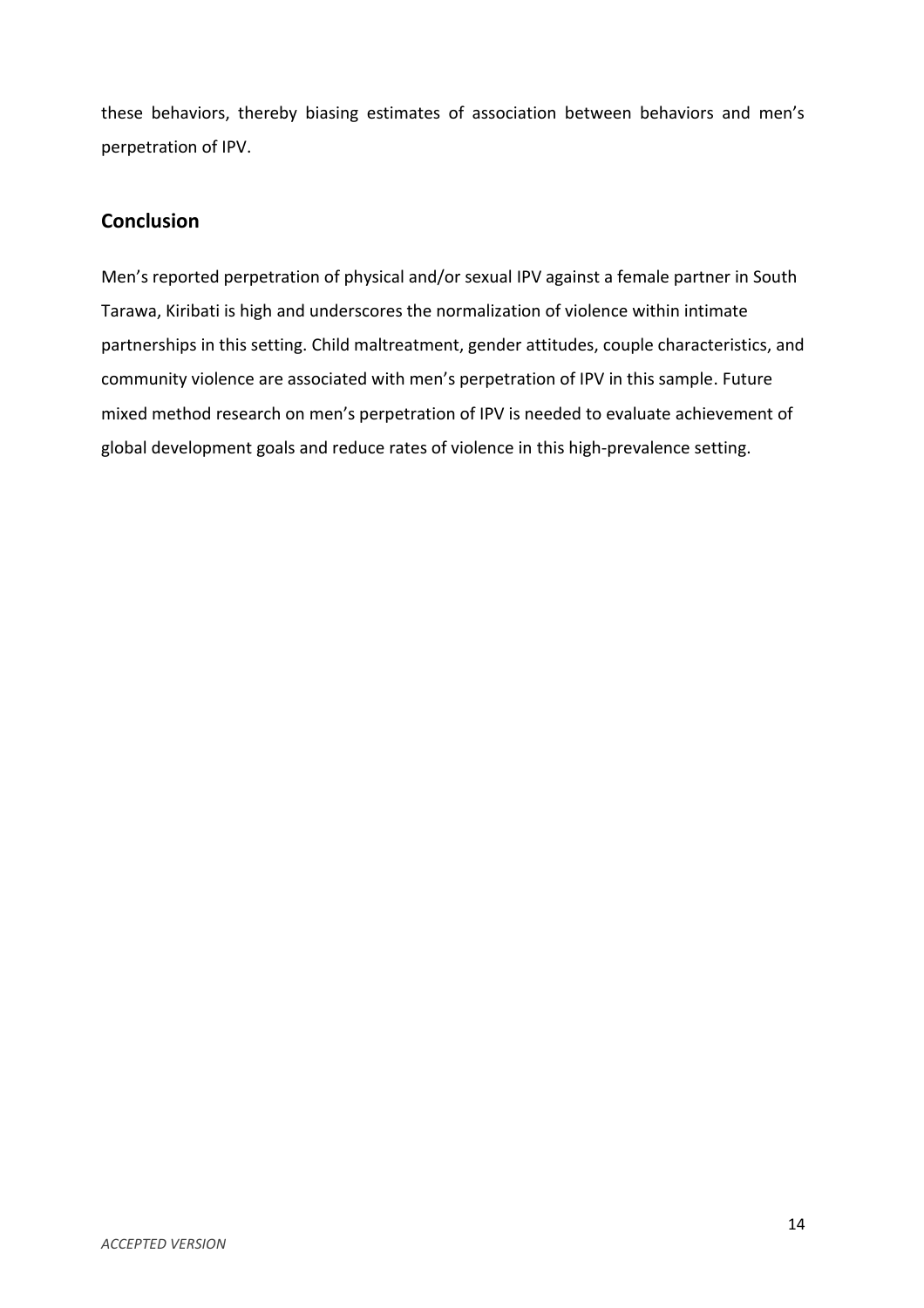## **Acknowledgements**

The authors would like to thank Felicia Hardnett for her statistical support to preliminary baseline data analysis and Abigail Erikson and Farrah Kelly for programmatic and technical guidance. We also thank the two anonymous reviewers and the Asia-Pacific Journal of Public Health editorial team for their constructive feedback. And finally, we would like to thank the people of South Tarawa, Kiribati, who generously gave their time to participate in the study, sharing their stories with us. This research would not have been possible without their openness and patience. The views expressed in this article are those of the authors and do not necessarily represent those of the Government of Kiribati, the European Union, the governments of Australia and New Zealand, or UN Women.

## **Declaration of Conflicting Interests**

The author(s) declare no potential conflicts of interest.

#### **Funding**

The authors disclosed receipt of the following financial support for the research, authorship, and/or publication of this article: The Equality Institute was commissioned to carry out a five-year impact evaluation of the Strengthening Peaceful Villages (SPV) programme by UN Women Fiji Multi-country Office and the Government of Kiribati. The data used in this analysis comprises the baseline survey of the impact evaluation. The SPV Programme is made possible by the Pacific [Partnership to End Violence Against Women and Girls \(Pacific Partnership\)](https://asiapacific.unwomen.org/en/countries/fiji/ending-violence-against-women/pacific-partnership) programme, funded primarily by the European Union, with targeted support from the governments of Australia and New Zealand and cost-sharing with UN Women.

## **ORCID iD**

Stephanie Spaid Miedema<https://orcid.org/0000-0003-4126-7556>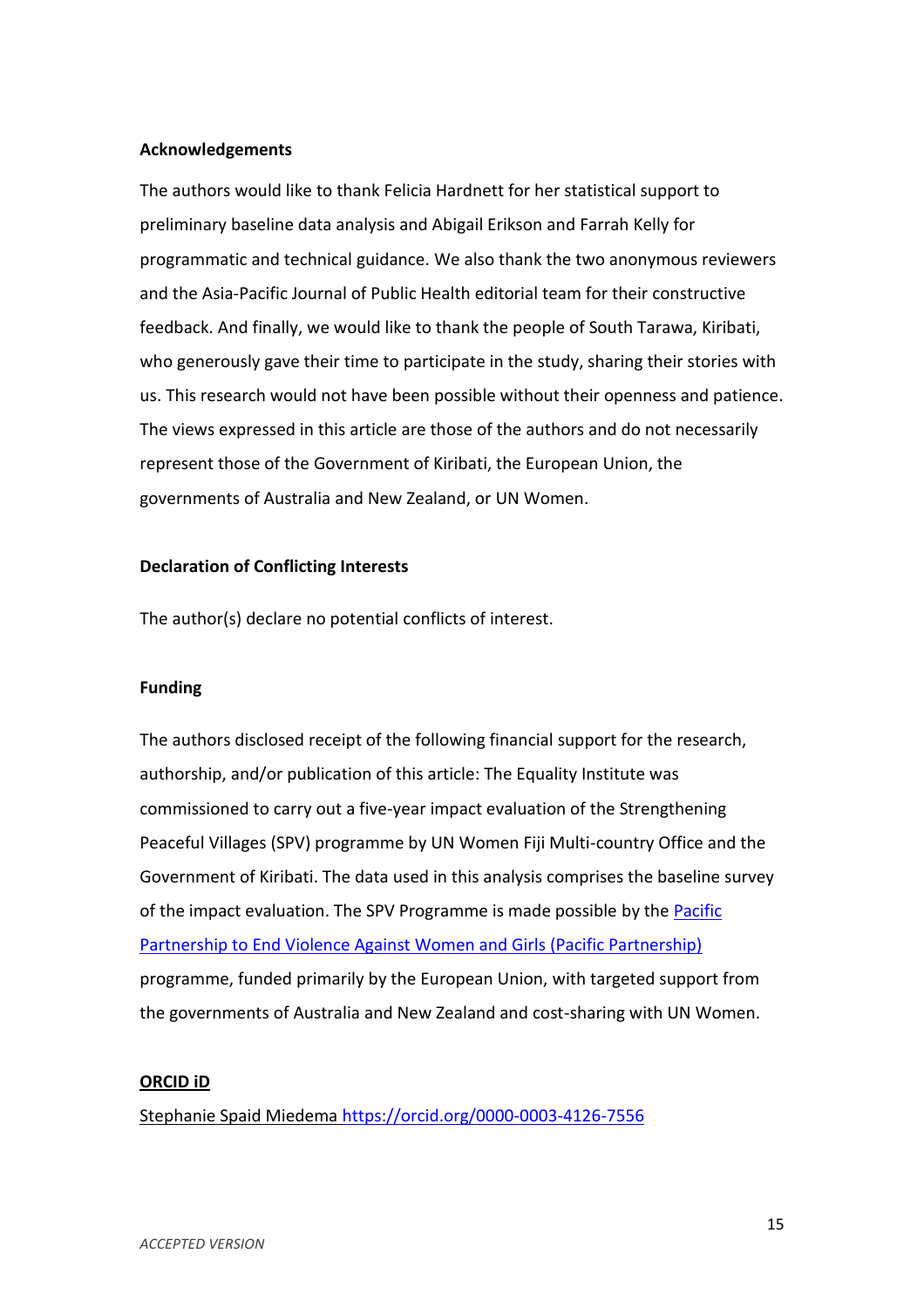## **References**

- 1. Devries KM, Mak JYT, García-Moreno C, et al. The Global Prevalence of Intimate Partner Violence Against Women. *Science.* 2013;340:27-28.
- 2. Secretariat of the Pacific Community. *Kiribati Family Health and Support Study: A Study on Violence against Women and Children.* South Tarawa, Republic of Kiribati: Ministry of Internal and Social Affairs; 2010.
- 3. Kiribati National Statistics Office. *Kiribati Social Development Indicator Survey 2018-19, Survey Findings Report.* South Tarawa, Kiribati: National Statistics Office; 2019.
- 4. Miedema S, Fulu E, Warner X, Leung L, Hardnett F. *South Tarawa Healthy Living Study: An Impact Evaluation of the Strengthening Peaceful Villages Violence Prevention Intervention in Kiribati - Baseline Report.* South Tarawa: UN Women and Ministry of Women, Youth, Sport and Social Affairs, Republic of Kiribati; 2019.
- 5. Harvey A, Garcia-Moreno C, Butchart A. *Primary prevention of intimate partner violence and sexual violence: Background paper for WHO expert meeting.*  Geneva: World Health Organization; 2007.
- 6. Fulu E, Jewkes R, Roselli T, Garcia-Moreno C. Prevalence and risk factors for male perpetration of intimate partner violence: Findings from the UN Multicountry Cross-sectional Study on Men and Violence in Asia and the Pacific. *Lancet Glob Health*. 2013;1(1):187-207. doi:10.1016/S2214-109X(13)70074-3.
- 7. Jewkes R, Fulu E, Sikweyiya Y. *Family, Health and Safety Study: Autonomous Region of Bougainville, Papua New Guinea.* Bangkok: Partners for Prevention; 2015.
- 8. Asia Foundation. *Understanding Violence against Women and Children in Timor-Leste: Findings from the Nabilan Baseline Study.* Dili: Asia Foundation; 2016.
- 9. Abramsky T, Devries K, Kiss L, et al. A community mobilisation intervention to prevent violence against women and reduce HIV/AIDS risk in Kampala, Uganda (the SASA! Study): Study protocol for a cluster randomised controlled trial. *Trials.* 2012;13(96):1-22.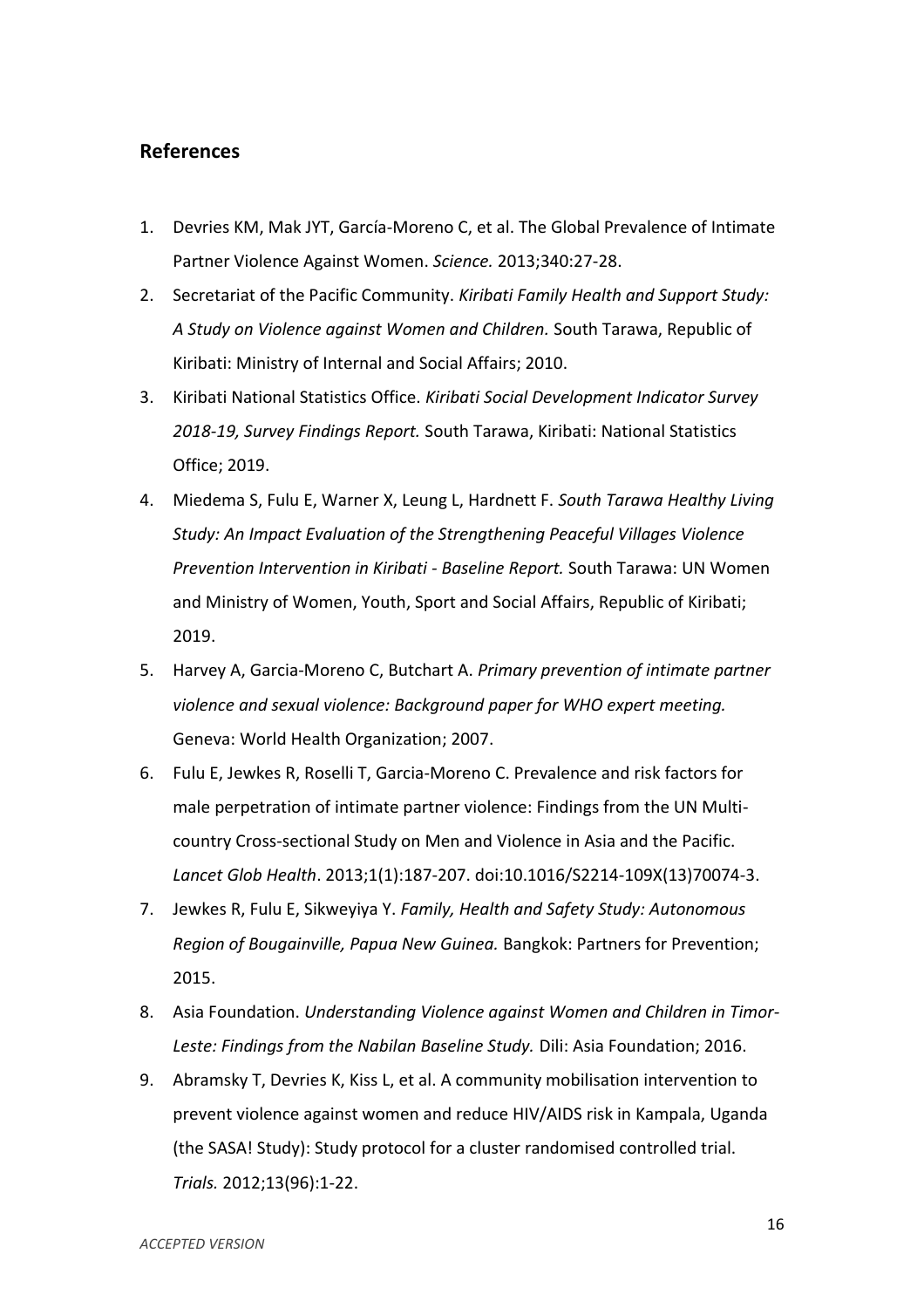- 10. Garcia-Moreno C, Jansen HFM, Ellsberg M, Heise L, Watts CH. Prevalence of intimate partner violence: findings from the WHO multi-country study on women's health and domestic violence. *Lancet.* 2006;368:1260-1269. doi:10.1016/S0140-6736(06)69523-8
- 11. Straus MA, Hamby SL, Boney-McCoy S, Sugarman DB. The Revised Conflict Tactics Scale (CTS2). *J Fam Issues.* 1996;17(3):283-316. doi:10.1177/019251396017003001
- 12. Jewkes R, Fulu E, Tabassam Naved R, et al. Women's and men's reports of pastyear prevalence of intimate partner violence and rape and women's risk factors for intimate partner violence: A multicountry cross-sectional study in Asia and the Pacific. *PLoS Med.* 2017;14(9):e1002381-e1002381.
- 13. Ellsberg M, Heise L, Pena R, Agurto S, Winkvist A. Researching Domestic Violence against Women: Methodological and Ethical Considerations. *Stud Fam Plann.*  2001;32(1):1-16.
- 14. Kennedy AC, Prock KA. "I Still Feel Like I Am Not Normal": A Review of the Role of Stigma and Stigmatization Among Female Survivors of Child Sexual Abuse, Sexual Assault, and Intimate Partner Violence. Trauma Violence Abuse. 2018;19(5):512-527. doi:10.1177/1524838016673601
- 15. Teaiwa KM. *Consuming Ocean Island: Stories of People and Phosphate from Banaba.* Bloomington, Indiana: Indiana University Press; 2015.
- 16. United Nations Children's Fund [UNICEF]. *Situation Analysis of Children in Kiribati.* Suva: UNICEF; 2017.
- 17. World Bank. Climate Change Knowledge Portal: Kiribati.https://climateknowledgeportal.worldbank.org/country/kiribati. Accessed May 18, 2020.
- 18. Jewkes R, Flood M, Lang J. From work with men and boys to changes of social norms and reduction of inequities in gender relations: A conceptual shift in prevention of violence against women and girls. *Lancet.* 2015;385(9977):1580- 1589. doi:10.1016/S0140-6736(14)61683-4
- 19. Namy S, Carlson C, O'Hara K, et al. Towards a feminist understanding of intersecting violence against women and children in the family. *Soc Sci Med.*  2017;184:40-48. doi:10.1016/j.socscimed.2017.04.042